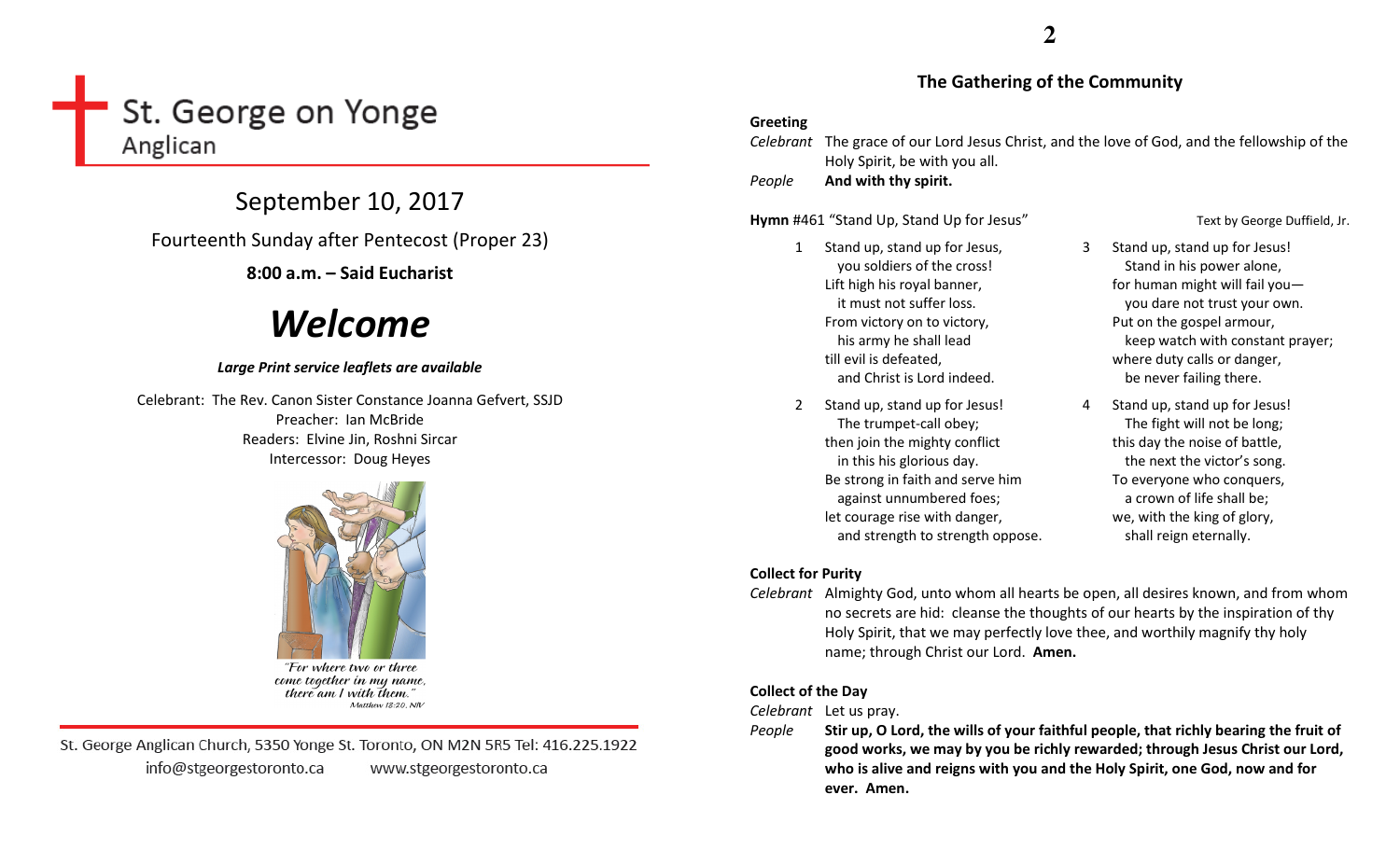#### The Proclamation of the Word

First Reading: Exodus 12:1–14

Reader A reading from the Book of Exodus.

<sup>1</sup>The Lord said to Moses and Aaron in the land of Egypt:  $<sup>2</sup>$ This month shall mark for you</sup> the beginning of months; it shall be the first month of the year for you.  $3$  Tell the whole congregation of Israel that on the tenth of this month they are to take a lamb for each family, a lamb for each household.  $4$  If a household is too small for a whole lamb, it shall join its closest neighbour in obtaining one; the lamb shall be divided in proportion to the number of people who eat of it. <sup>5</sup> Your lamb shall be without blemish, a year-old male; you may take it from the sheep or from the goats. <sup>6</sup> You shall keep it until the fourteenth day of this month; then the whole assembled congregation of Israel shall slaughter it at twilight.  $\frac{7}{1}$ They shall take some of the blood and put it on the two doorposts and the lintel of the houses in which they eat it. <sup>8</sup>They shall eat the lamb that same night; they shall eat it roasted over the fire with unleavened bread and bitter herbs.  $\,^9$  Do not eat any of it raw or boiled in water, but roasted over the fire, with its head, legs, and inner organs.  $^{10}$  You shall let none of it remain until the morning; anything that remains until the morning you shall burn.  $^{11}$ This is how you shall eat it: your loins girded, your sandals on your feet, and your staff in your hand; and you shall eat it hurriedly. It is the passover of the Lord.  $^{12}$  For I will pass through the land of Egypt that night, and I will strike down every firstborn in the land of Egypt, both human beings and animals; on all the gods of Egypt I will execute judgements: I am the Lord.  $^{13}$  The blood shall be a sign for you on the houses where you live: when I see the blood, I will pass over you, and no plague shall destroy you when I strike the land of Egypt.

 $14$ This day shall be a day of remembrance for you. You shall celebrate it as a festival to the Lord; throughout your generations you shall observe it as a perpetual ordinance.

Reader The Word of the Lord. PeopleThanks be to God.

#### Psalm 149

- 1 Hallelujah! Sing to the Lord a new song; sing his praise in the congregation of the faithful.
- 2 Let Israel rejoice in his maker; let the children of Zion be joyful in their king.
- 3 Let them praise his name in the dance; let them sing praise to him with timbrel and harp.
- 4 For the Lord takes pleasure in his people and adorns the poor with victory.
- 5 Let the faithful rejoice in triumph; let them be joyful on their beds.
- 6 Let the praises of God be in their throat and a two-edged sword in their hand;
- 7 To wreak vengeance on the nations and punishment on the peoples;
- 8 To bind their kings in chains and their nobles with links of iron;
- 9 To inflict on them the judgement decreed; this is glory for all his faithful people. Hallelujah!

Accept our praise, God of justice, defender of the oppressed. Give us grace to join in this your holy work, that all the world may see your glory, through Jesus Christ our Lord. Amen.

Second Reading: The Contract of the Contract of the Contract of the Romans 13:8–14

Reader A reading from the Letter of Paul to the Romans.

 $8$  Owe no one anything, except to love one another; for the one who loves another has fulfilled the law. <sup>9</sup>The commandments, "You shall not commit adultery; You shall not murder; You shall not steal; You shall not covet;" and any other commandment, are summed up in this word, "Love your neighbour as yourself."  $10$  Love does no wrong to a neighbour; therefore, love is the fulfilling of the law.

 $^{11}$  Besides this, you know what time it is, how it is now the moment for you to wake from sleep. For salvation is nearer to us now than when we became believers;  $^{12}$  the night is far gone, the day is near. Let us then lay aside the works of darkness and put on the armour of light;  $13$  let us live honourably as in the day, not in revelling and drunkenness, not in debauchery and licentiousness, not in quarrelling and jealousy. <sup>14</sup> Instead, put on the Lord Jesus Christ, and make no provision for the flesh, to gratify its desires.

Reader The Word of the Lord. PeopleThanks be to God.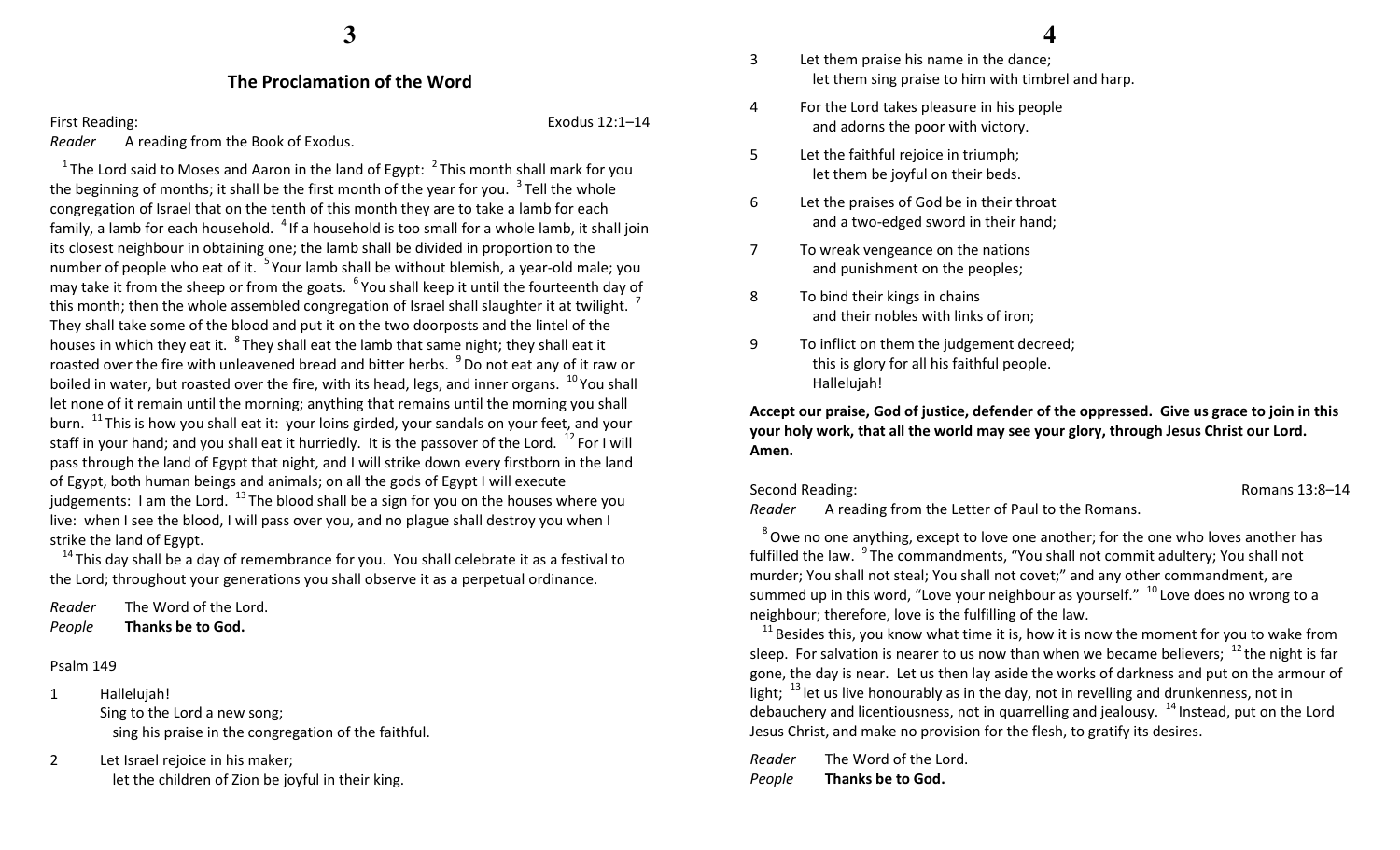Holy Gospel: Matthew 18:15–20

Celebrant The Lord be with you.

#### PeopleAnd with thy spirit.

Celebrant The Holy Gospel of our Lord Jesus Christ according to Matthew. PeopleGlory be to thee, O Lord.

 $15$  [Jesus said,] "If another member of the church sins against you, go and point out the fault when the two of you are alone. If the member listens to you, you have regained that one.  $^{16}$  But if you are not listened to, take one or two others along with you, so that every word may be confirmed by the evidence of two or three witnesses.  $^{17}$  If the member refuses to listen to them, tell it to the church; and if the offender refuses to listen even to the church, let such a one be to you as a Gentile and a tax-collector.  $^{18}$  Truly I tell you, whatever you bind on earth will be bound in heaven, and whatever you loose on earth will be loosed in heaven.  $19$  Again, truly I tell you, if two of you agree on earth about anything you ask, it will be done for you by my Father in heaven.  $^{20}$  For where two or three are gathered in my name, I am there among them."

Celebrant The Gospel of Christ. PeoplePraise be to thee, O Christ.

Sermon

A time for silent reflection is kept.

#### The Nicene Creed

People I believe in one God, the Father almighty, maker of heaven and earth, and of all things visible and invisible;

> And in one Lord Jesus Christ, the only-begotten Son of God, begotten of the Father before all worlds, God, of God; Light, of Light; very God, of very God; begotten, not made; being of one substance with the Father; through whom all things were made: who for us and for our salvation came down from heaven, and was incarnate by the Holy Ghost of the Virgin Mary, and was made man, and was crucified also for us under Pontius Pilate. He suffered and was buried, and the third day he rose again according to the scriptures, and ascended into heaven, and sitteth on the right hand of the Father. And he shall come again with glory to judge both the quick and the dead: whose kingdom shall have no end.

 And I believe in the Holy Ghost, the Lord, the giver of life, who proceedeth from the Father and the Son, who with the Father and the Son together is worshipped and glorified, who spake by the prophets. And I believe one, holy, catholic, and apostolic Church. I acknowledge one baptism for the remission of sins. And I look for the resurrection of the dead, and the life of the world to come. Amen.

The Prayers of the People

#### Confession and Absolution

Celebrant Let us humbly confess our sins to almighty God. Silence is kept.

- People Almighty God, Father of our Lord Jesus Christ, Maker of all things and judge of all people: We acknowledge and confess our manifold sins and wickedness, Which we from time to time most grievously have committed, By thought, word and deed, Against thy divine majesty. We do earnestly repent, and are heartily sorry for these our misdoings. Have mercy upon us, most merciful Father; For thy Son our Lord Jesus Christ's sake, Forgive us all that is past; And grant that we may ever hereafter Serve and please thee In newness of life, To the honour and glory of thy name; Through Jesus Christ our Lord. Amen.
- Celebrant Almighty God, our heavenly Father, who of his great mercy hath promised forgiveness of sins to all them that with hearty repentance and true faith turn unto him: have mercy upon you; pardon and deliver you from all your sins; confirm and strengthen you in all goodness; and bring you to everlasting life; through Jesus Christ our Lord. Amen.

#### The Peace

Celebrant The peace of the Lord be always with you. PeopleAnd with thy spirit.

### The Celebration of the Eucharist

#### The Prayer over the Gifts

Celebrant Let us pray.

People Great and holy God, accept our offering of labour and love. May we bring you true and spiritual worship and be one with you. We ask this in the name of Jesus Christ the Lord. Amen.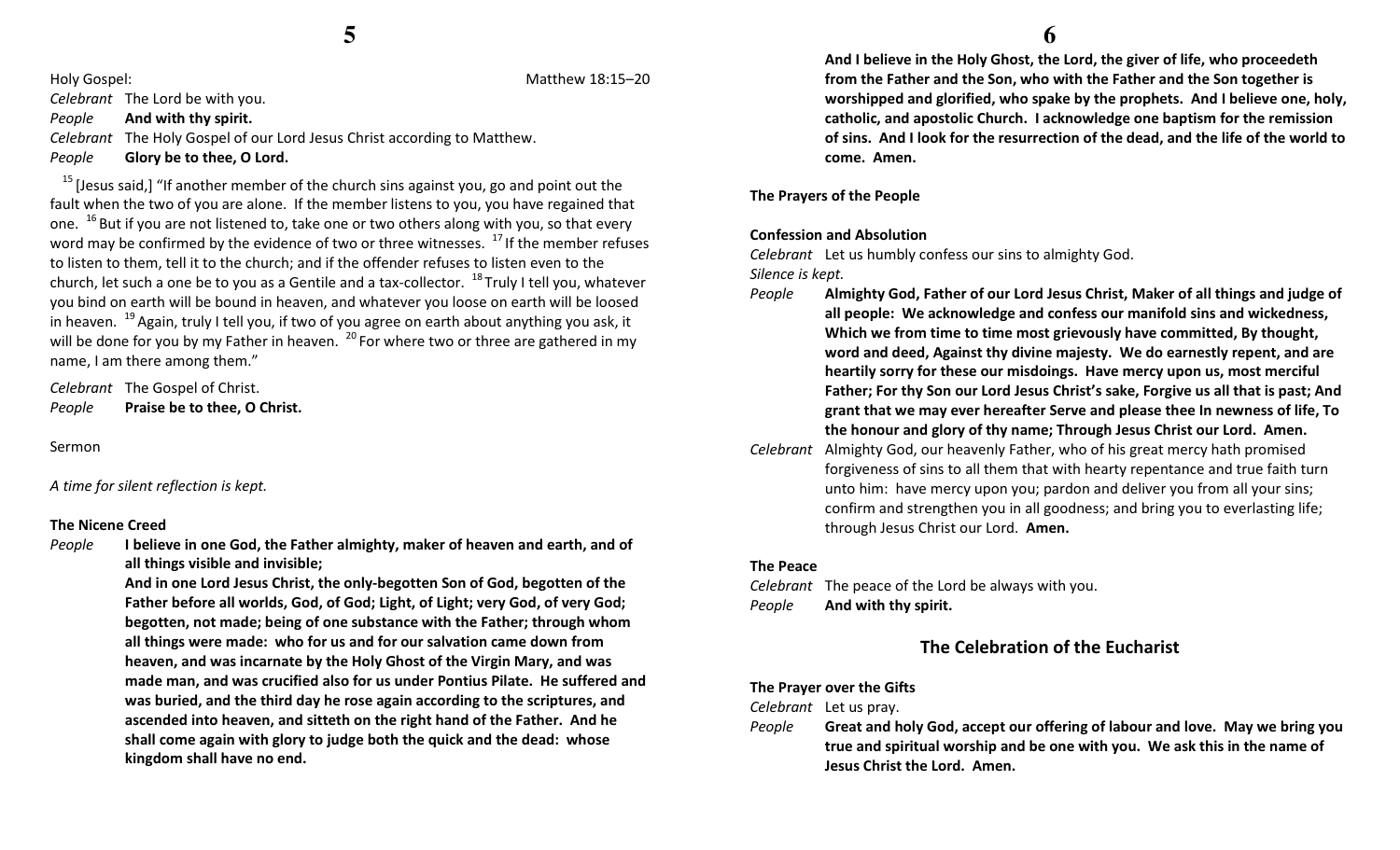#### The Great Thanksgiving Eucharistic Prayer A

Proper Preface The Lord's Day 2

Celebrant The Lord be with you.

PeopleAnd with thy spirit.

Celebrant Lift up your hearts.

- PeopleWe lift them up unto the Lord.
- Celebrant Let us give thanks unto our Lord God.
- PeopleIt is meet and right so to do.
- Celebrant It is very meet, right, and our bounden duty, that we should at all times, and in all places, give thanks unto thee, O Lord, holy Father, almighty, everlasting God, creator and preserver of all things.

Through Jesus Christ our Lord; who on this first day of the week overcame death and the grave, and by his glorious resurrection opened to us the way of everlasting life.

Therefore with angels and archangels, and with all the company of heaven, we laud and magnify thy glorious name; evermore praising thee and saying:

People Holy, holy, holy, Lord God of Hosts, heaven and earth are full of thy glory. Glory be to thee, O Lord most high.

Blessed is he that cometh in the name of the Lord: Hosanna in the highest.

Celebrant Blessing and glory and thanksgiving be unto thee, almighty God, our heavenly Father, who of thy tender mercy didst give thine only Son Jesus Christ to take our nature upon him, and to suffer death upon the cross for our redemption; who made there, by his one oblation of himself once offered, a full, perfect, and sufficient sacrifice, oblation, and satisfaction, for the sins of the whole world; and did institute, and in his holy Gospel command us to continue, a perpetual memorial of that his precious death, until his coming again.

> Hear us, O merciful Father, we most humbly beseech thee; and grant that we receiving these thy creatures of bread and wine, according to thy Son our Saviour Jesus Christ's holy institution, in remembrance of his death and passion, may be partakers of his most blessed body and blood;

- who, in the same night that he was betrayed, took bread; and, when he had given thanks, he brake it; and gave it to his disciples, saying, "Take, eat; this is my body which is given for you: Do this in remembrance of me."
- Likewise after supper he took the cup; and when he had given thanks, he gave it to them, saying, "Drink ye all, of this; for this is my blood of the new covenant, which is shed for you and for many for the remission of sins: Do this, as oft as ye shall drink it, in remembrance of me."

 Wherefore, O Father, Lord of heaven and earth, we thy humble servants, with all thy holy Church, remembering the precious death of thy beloved Son, his mighty resurrection, and glorious ascension, and looking for his coming again in glory, do make before thee, in this sacrament of the holy bread of eternal life and the cup of everlasting salvation, the memorial which he hath commanded:

- People We praise thee, we bless thee, we thank thee, and we pray to thee, Lord our God.
- Celebrant And we entirely desire thy fatherly goodness mercifully to accept this our sacrifice of praise and thanksgiving, most humbly beseeching thee to grant, that by the merits and death of thy Son Jesus Christ, and through faith in his blood, we and all thy whole Church may obtain remission of our sins, and all other benefits of his passion; And we pray that by the power of thy Holy Spirit, all we who are partakers of this holy communion may be fulfilled with thy grace and heavenly benediction; through Jesus Christ our Lord, by whom and with whom, in the unity of the Holy Spirit, all honour and glory be unto thee, O Father Almighty, world without end. Amen.

#### The Lord's Prayer

Celebrant And now, as our Saviour Christ hath taught us, we are bold to say:

People Our Father, who art in heaven, hallowed be thy name, thy kingdom come, thy will be done, on earth as it is in heaven. Give us this day our daily bread. And forgive us our trespasses, as we forgive those who trespass against us. And lead us not into temptation, but deliver us from evil. For thine is the kingdom, the power, and the glory, for ever and ever. Amen.

#### The Breaking of the Bread

Celebrant Alleluia! Christ our Passover is sacrificed for us; PeopleTherefore, let us keep the feast. Alleluia!

All are invited to share in Communion. If you would rather not receive the bread and wine, please feel free to come forward for a blessing.

#### Prayer after Communion

Celebrant Let us pray.

People Father, your word and sacrament give us food and life. May we who have shared in holy things bear fruit to your honour and glory, in the name of Jesus Christ the Lord. Amen.